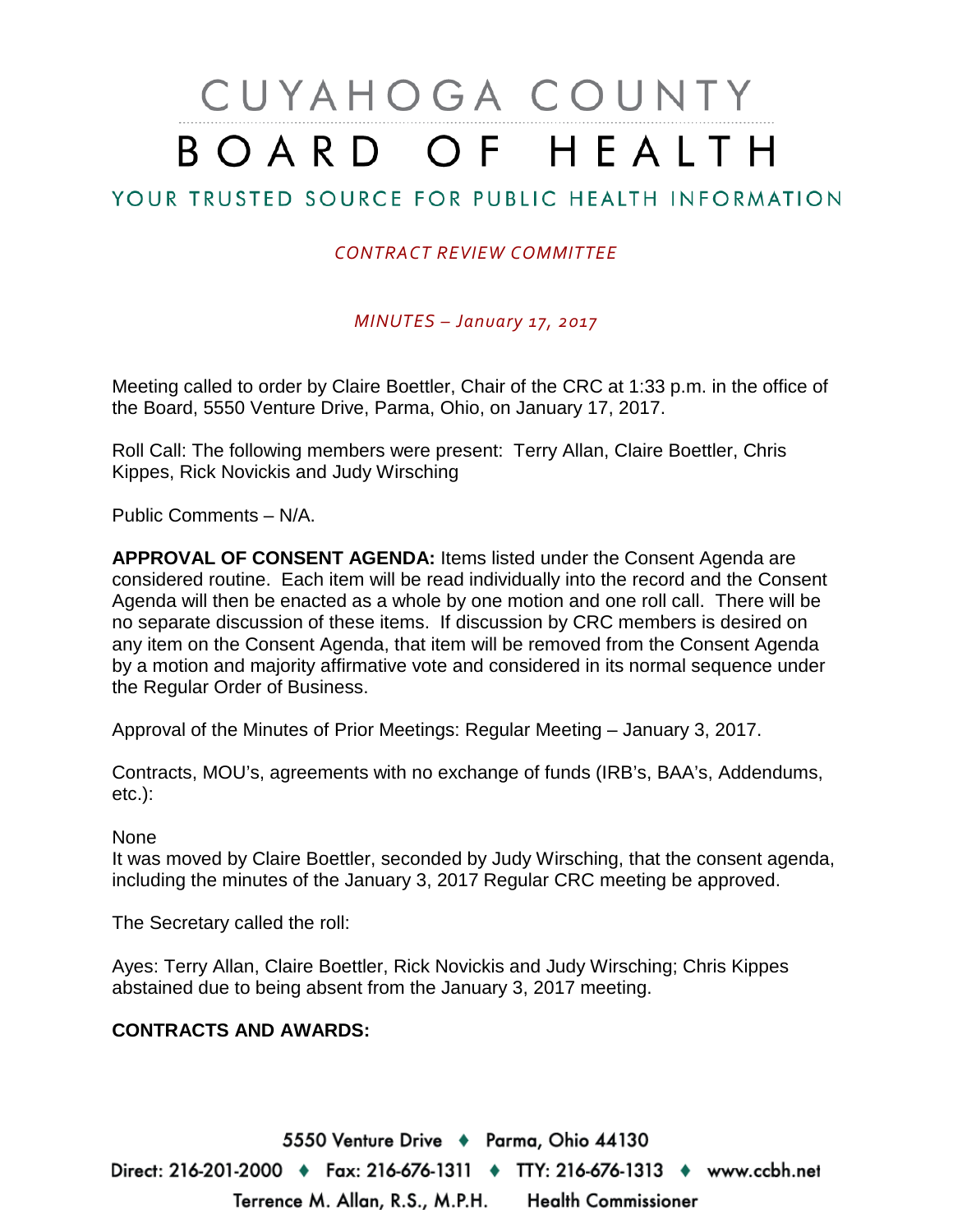Tabled Items

CRC 2016-106 Lead Removal Abatement Project 13601 and 13603 Milan Ave. East Cleveland, Ohio 44112 RFP# 2016-06

No action taken on CRC 2016-106 at this time.

CRC 2016-121 Ryan White Part A Program – Direct Services RFP# 2016-08

No action taken on CRC 2016-121 at this time.

CRC 2016-122 Ryan White Part A Program – Administrative Services RFP #2016-09

No action taken on CRC 2016-122 at this time.

New Items For Review

Bid/Quote Openings ≥ \$25,000.00

None

Bid/Quote Openings < \$25,000.00

Lead program Bid Opening presented by: Stephanie McConoughey

It was moved by Chris Kippes, seconded by Rick Novickis that the following quote (CRC 2017-3) for 20690 Centuryway Rd., Maple Hts., Ohio 44137 be accepted as the lowest and best, and a contract be awarded to MAE Construction, LLC in the amount of \$5,905.00 (ref. enclosed).

The Secretary called the roll:

Ayes: Terry Allan, Claire Boettler, Chris Kippes, Rick Novickis and Judy Wirsching

Expenditures: Contracts up to \$25,000

It was moved by Judy Wirsching, seconded by Rick Novickis that the amendment (CRC 2017-4) to the contract with MAE Construction (CRC 2016-71, CRC 2017-1) under the Lead Hazard Control grant to increase the amount to be paid to MAE Construction from \$14,500.00 to \$14,880.00 be approved.

5550 Venture Drive + Parma, Ohio 44130 Direct: 216-201-2000 ♦ Fax: 216-676-1311 ♦ TTY: 216-676-1313 ♦ www.ccbh.net Terrence M. Allan, R.S., M.P.H. Health Commissioner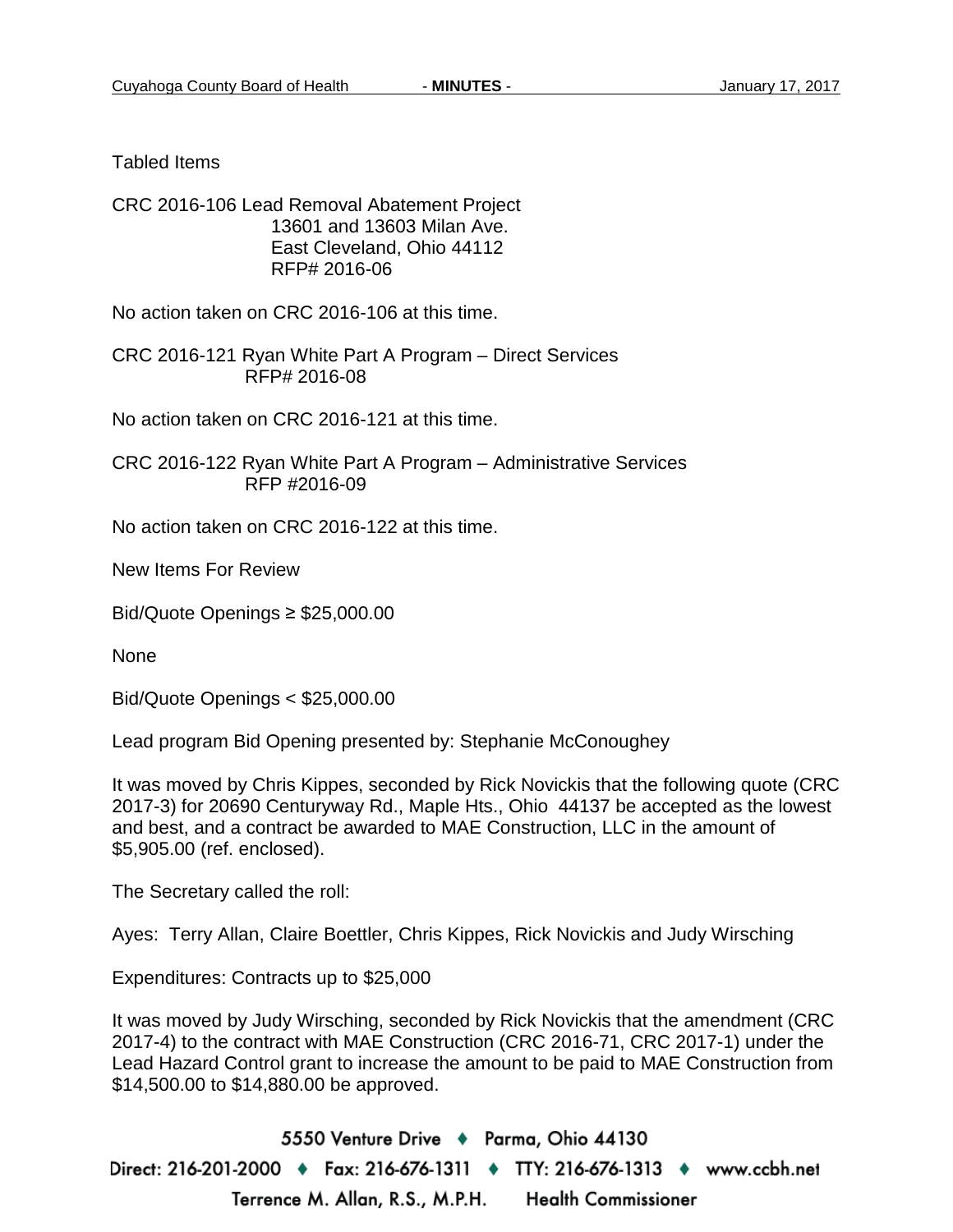Presented by: Stephanie McConoughey

Purpose: To complete additional work not identified in the original scope for the project.

Funding Source: 100% reimbursable through the Lead Hazard Control Program.

The Secretary called the roll:

Ayes: Terry Allan, Claire Boettler, Chris Kippes, Rick Novickis and Judy Wirsching

It was moved by Claire Boettler, seconded by Terry Allan that the amendment (CRC 2017-5) the contract with BDL General Contracting (CRC 2016-94) under the Lead Hazard Control grant to increase the amount paid to BDL General Contracting from \$6,065.00 to \$6,372.50 be approved.

Presented by: Stephanie McConoughey

Purpose: To complete additional work not identified in the original scope for the project.

Funding Source: 100% reimbursable through the Lead Hazard Control Program.

The Secretary called the roll:

Ayes: Terry Allan, Claire Boettler, Chris Kippes, Rick Novickis and Judy Wirsching

It was moved by Claire Boettler, seconded by Chris Kippes that the contract (CRC 2017-6) with South Euclid Lyndhurst City Schools under the Safe Routes to School (SRTS) grant from September 1, 2016 through August 31, 2017 in the amount of \$10,181.81 be approved.

Presented by: Marlene Skovenski

Purpose: To support bike patrol activities in the school district during the 2016-2017 school year.

Funding Source: 100% reimbursable through FY2017 SRTS grant

The Secretary called the roll:

Ayes: Terry Allan, Claire Boettler, Chris Kippes, Rick Novickis and Judy Wirsching

Revenue Generating Agreements up to \$25,000

None

5550 Venture Drive + Parma, Ohio 44130

Direct: 216-201-2000 ♦ Fax: 216-676-1311 ♦ TTY: 216-676-1313 ♦ www.ccbh.net Terrence M. Allan, R.S., M.P.H. **Health Commissioner**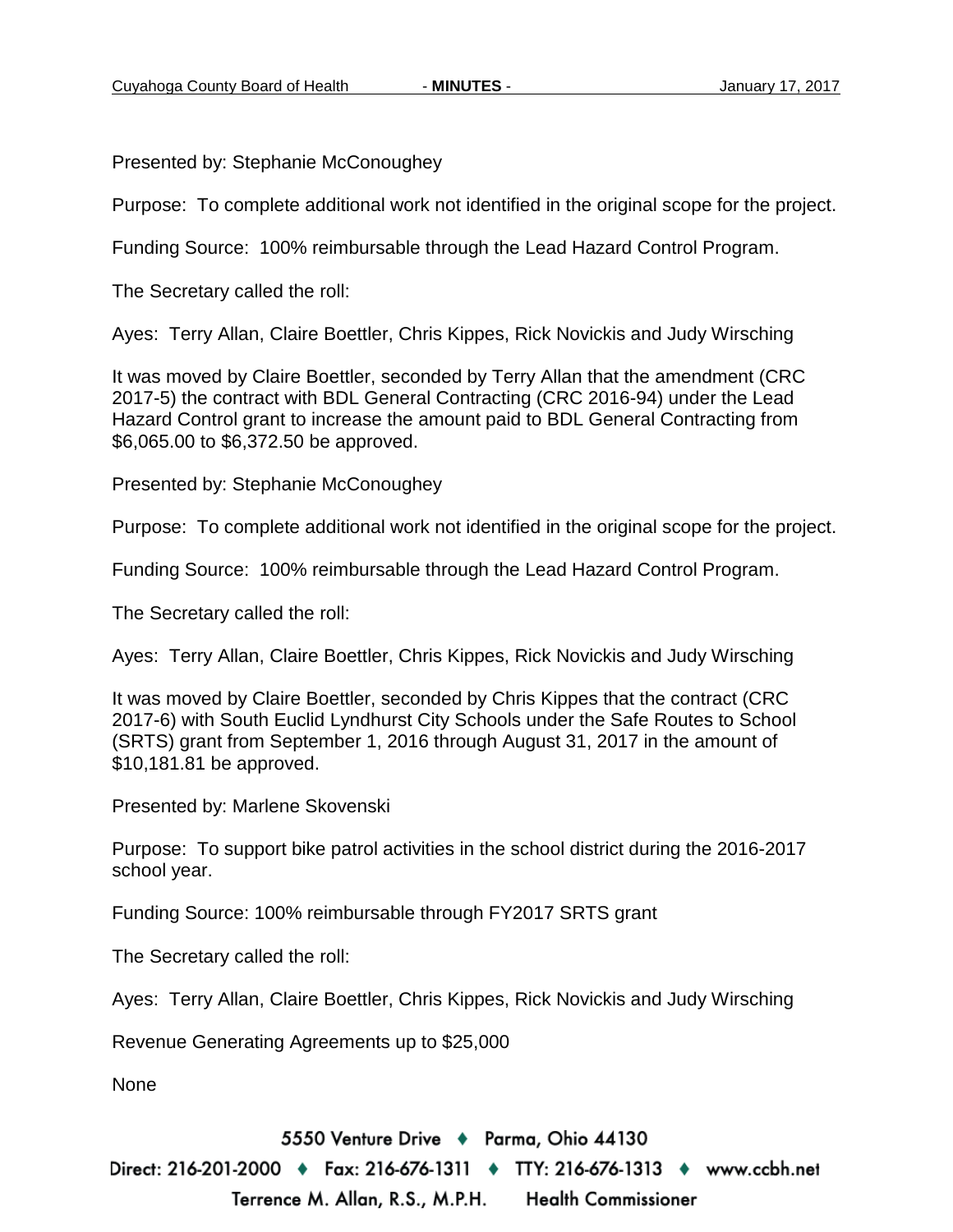**Contract Rescissions** 

None

**Other Business** 

Public Comment - N/A.

Thereupon, it was moved by Judy Wirsching, seconded by Chris Kippes, that the following Motion be adopted:

BE IT RESOLVED that the meeting be adjourned at 1:42 p.m.

The Secretary called the roll:

Ayes: Terry Allan, Claire Boettler, Chris Kippes, Rick Novickis and Judy Wirsching

**Committee Chair** 

Clerk

5550 Venture Drive + Parma, Ohio 44130 Direct: 216-201-2000 ♦ Fax: 216-676-1311 ♦ TTY: 216-676-1313 ♦ www.ccbh.net **Health Commissioner** Terrence M. Allan, R.S., M.P.H.